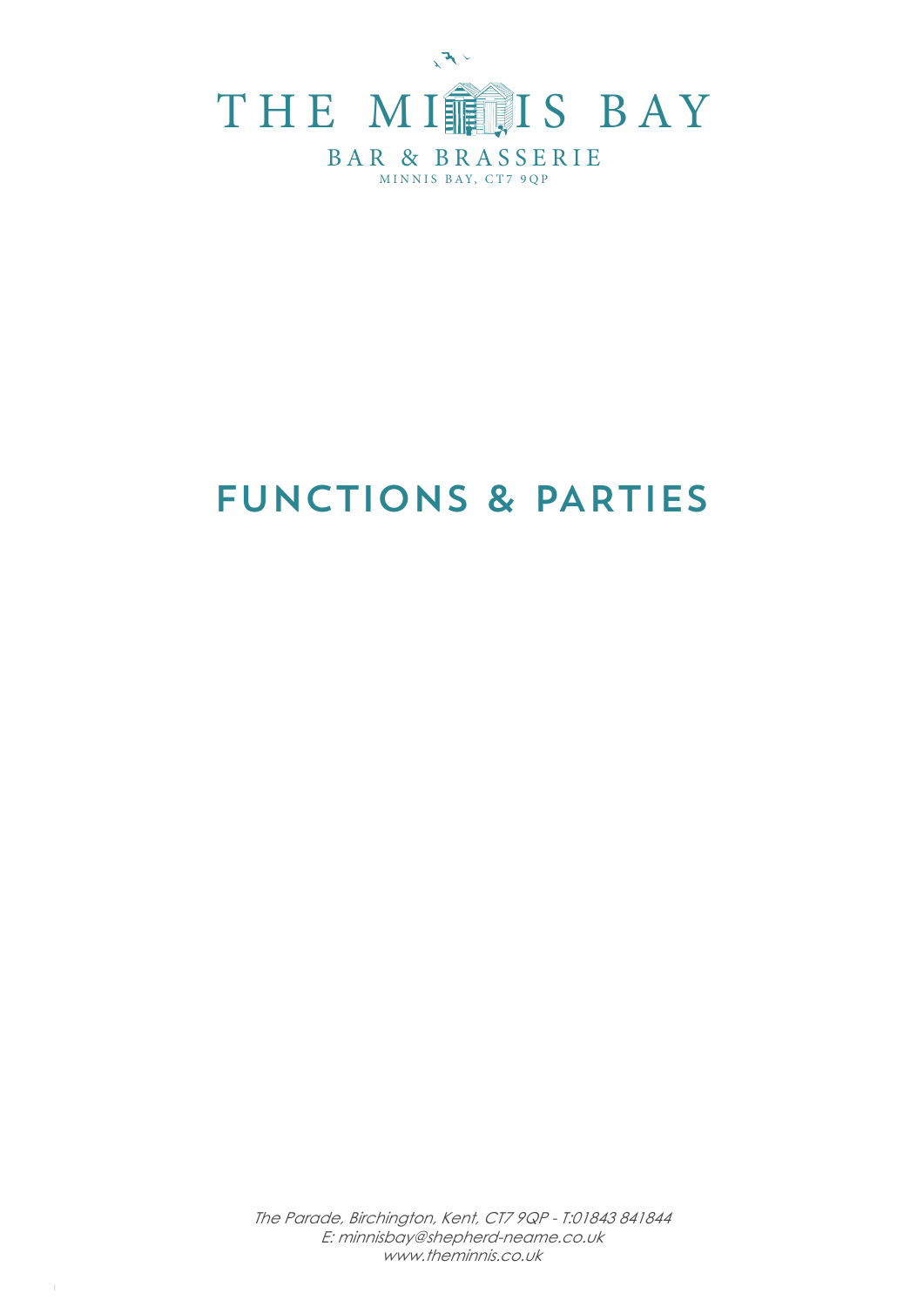

# THE VENUE

Dear………………………………

Thank you for considering the Minnis Bay as a venue for your event.

We understand that choosing a venue for your function can be a daunting task. With that in mind our dedicated Managers together with their experienced Team, will guide you through all of the necessary arrangements to ensure that your event is an absolute success.

> The Minnis Bay is located right on the Kent coast. It is a convenient venue for all your needs, is easily accessed by both road and rail and has local links to Europe by Cross Channel Ferry & Euro Tunnel. The nearest train station is approximately 1.5 miles away in Birchington.

> > The Minnis Bay is fully licensed and has a first floor function area making the it an ideal venue for your event.

Should you have any questions or if you wish to view our venue, please do not hesitate to contact us.

We would be delighted to hear from you.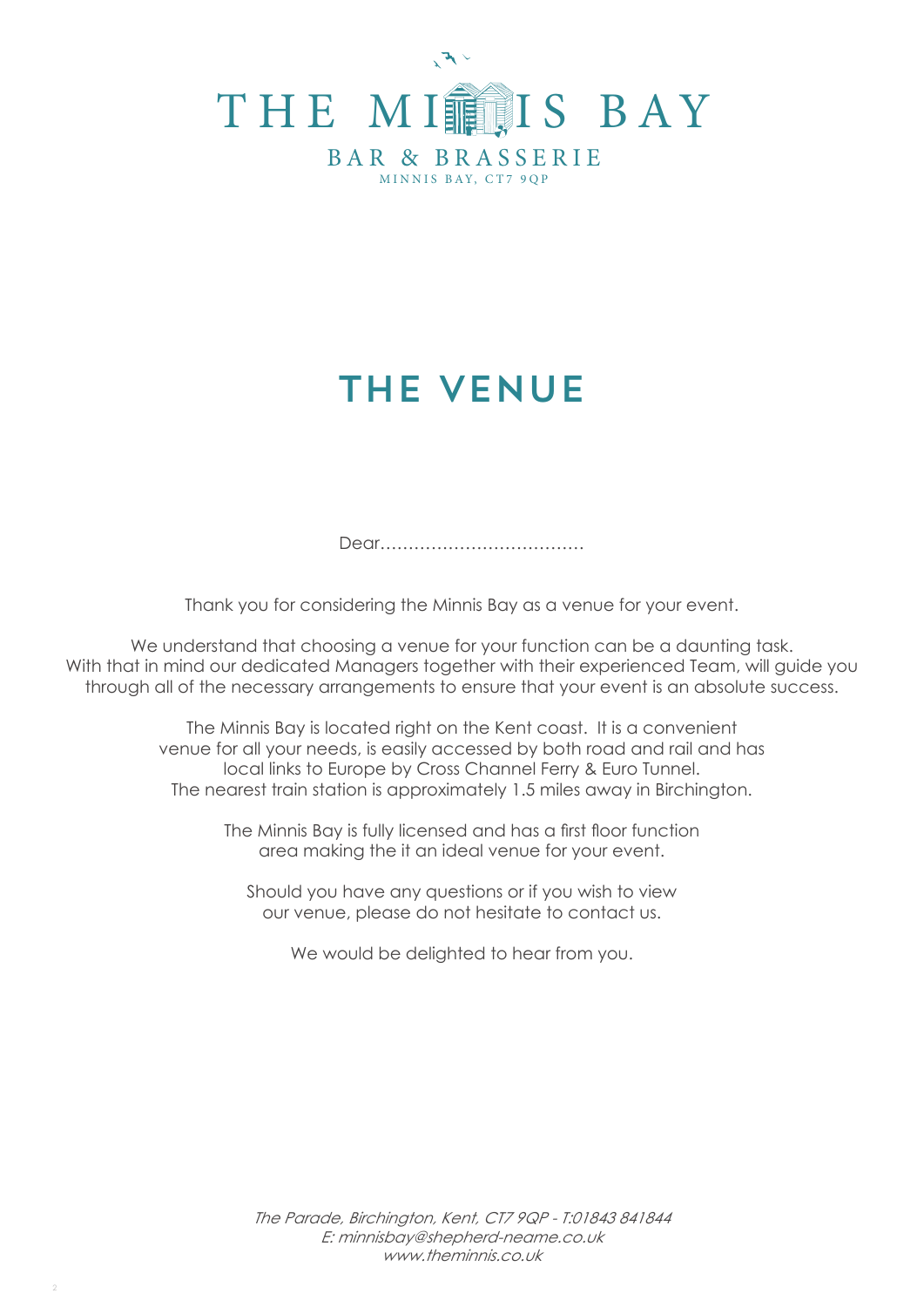

# OUR FUNCTION SUITE

# THE BAY VIEW SUITE

Our function suite, the newly refurbished Bay View Suite offers a private bar and dance floor suitable for a live band or DJ.

The Bay View Suite is the ideal venue for varying functions & events, whether you require a formal sit-down meal or an informal buffet with entertainment and dancing. We can accommodate a sit-down meal for up to 70 guests, including a top table if desired and the room can easily be converted to more informal seating for the evening.

> A non refundable room hire charge is payable for all other events as discussed at the time of enquiry.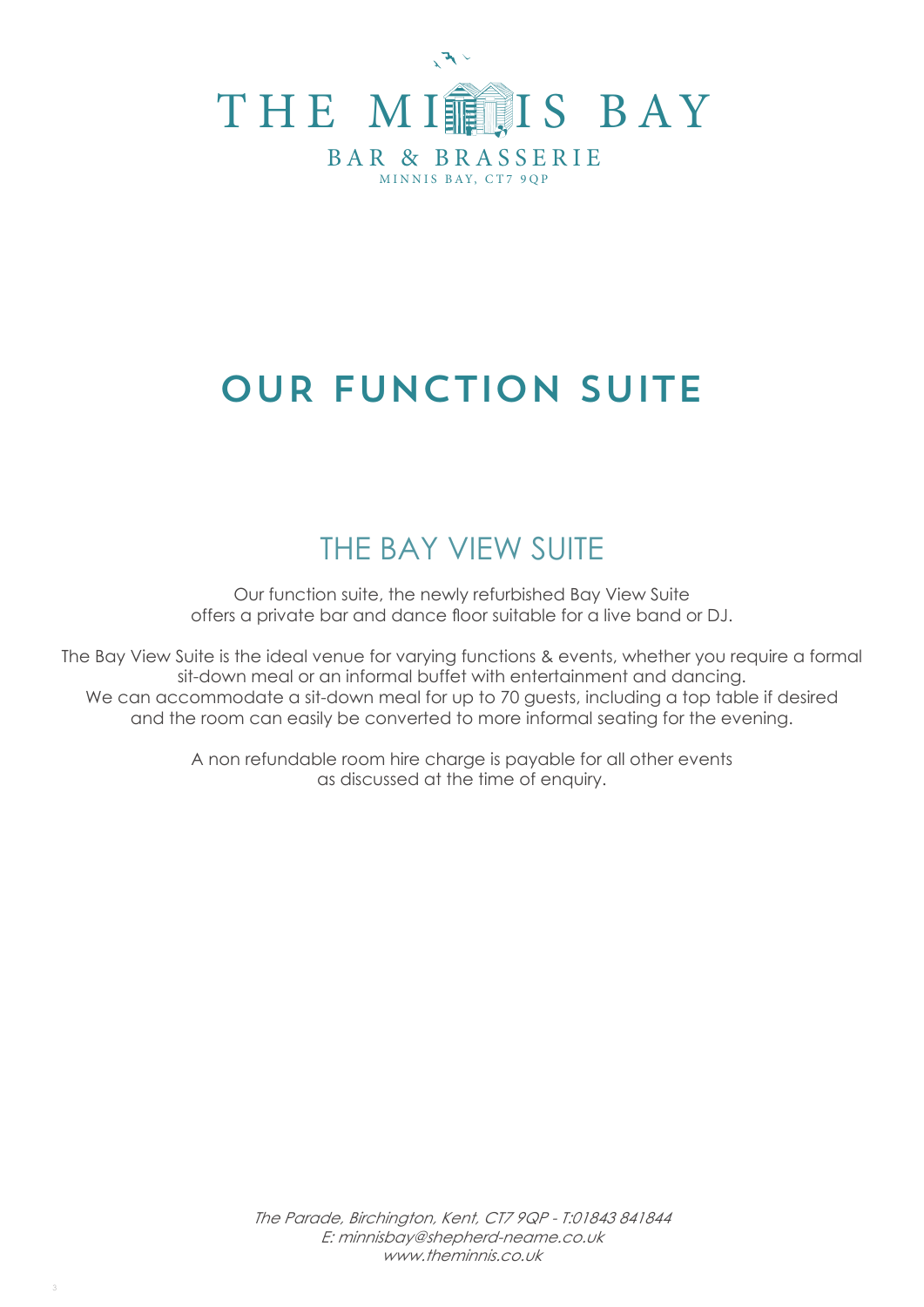

# OUR MENUS

We have 3 inclusive menus for you to choose from as well as an alternative finger buffets, each offering something slightly different to help you cater for differing tastes and fit varying budgets.

Once you have chosen your preferred menu, why not personalise it by adding canapés or buffet upgrades to create an event perfectly tailored for you?

Our dedicated Team are ready to work with you to help you make your function exactly as you wish. Our menus have been designed to help simplify your planning, however, should you have any special dietary requirements, please discuss this with your Event Co-ordinator and we will endeavour to cater for your every need.

We also have menus for your young guests, designed specifically with them in mind.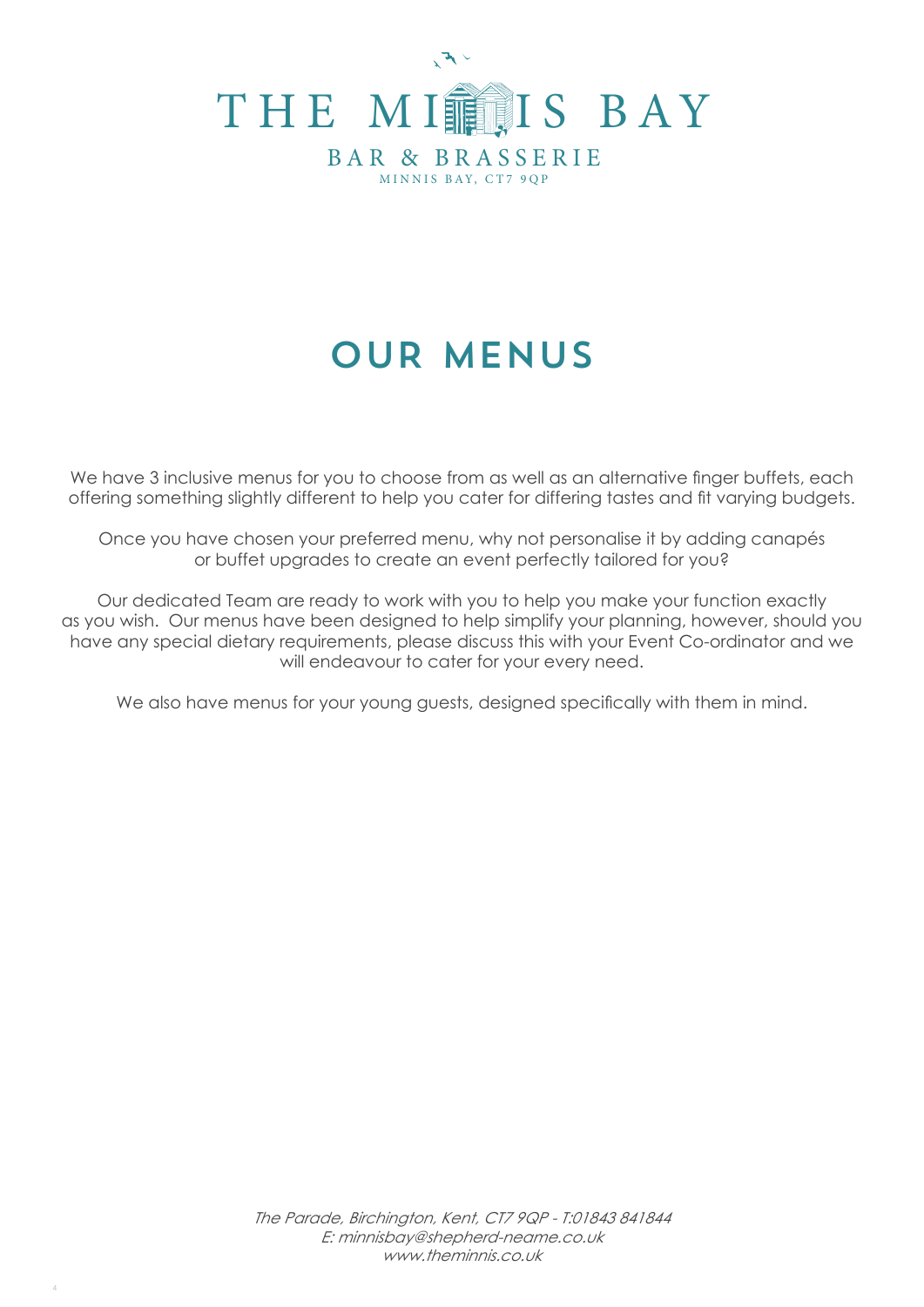

# BISHOPS

*Please choose 1 dish from each of the following courses to create a set meal for your entire party*

### **STARTERS**

Seasonal soup With crusty bread

Chicken liver & Brandy parfait (600) With toasted sourdough, onion chutney, sliced radish, gherkin and dressed watercress leaves

Prawn, mango, chilli and coriander salad (600) With balsamic dressing

Sweet potato falafel bites (v/vg) (600) On mango chutney with pomegranate, mint & red onion salsa, pea shoots and lemon oil

### **MAINS**

Roast topside of beef Served with Yorkshire pudding and red wine gravy

12 Hour pressed pork belly Creamy celeriac purée, crackling shard, watercress with maple & apple sauce

Chicken supreme Served with a creamy sundried tomato, parmesan, mustard & garlic butter sauce

> Baked cod loin With chorizo cream sauce

#### *All served with a selection of seasonal vegetables and potatoes*

### **DESSERTS**

Warm triple chocolate brownie (v) With sweet black cherry compote, clotted cream and a chocolate flake

Coconut and citrus posset (v) With mango and passion fruit compote & shortbread biscuits

Blackcurrant delice (v/vg) (600) With raspberry coulis, lemon sorbet and candied walnuts

**\*\*\***

Coffee & mints (v)

£26.95 PER HEAD

*Vegetarian and vegan alternatives are available*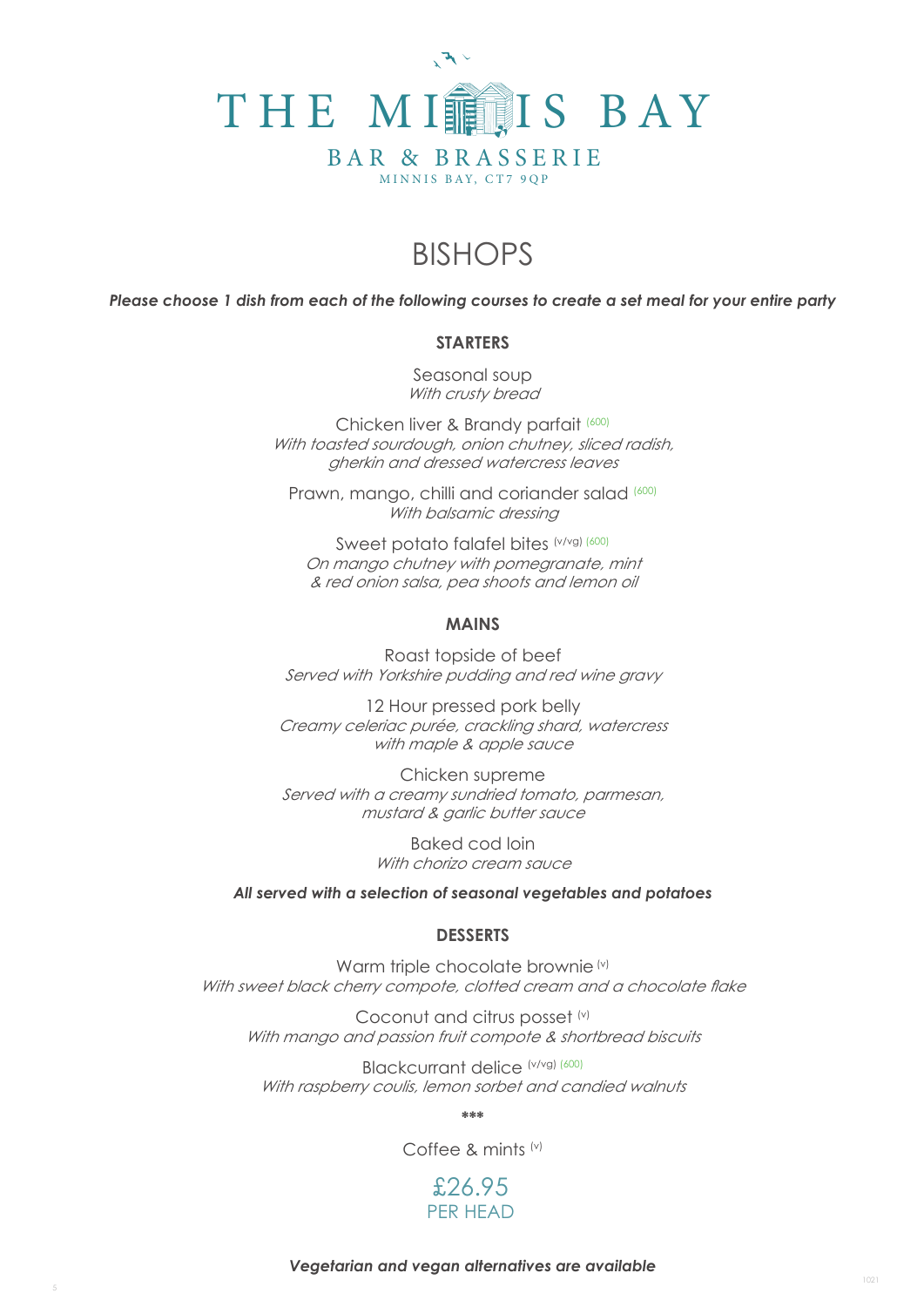

## SPITFIRE

*Please choose 1 dish from each of the following courses to create a set meal for your entire party*

### **STARTERS**

Seasonal soup With crusty bread

Pressed ham hock terrine (600) Spring onion & leek purée with toasted sourdough shards

Porcini mushroom arancini (v) (600) With a gorgonzola hollandaise, pepper poppers, dressed watercress and toasted sunflower seeds

Beetroot cured smoked salmon (600) Topped with a lemon, horseradish & chive crème fraiche, lemon oil dressed watercress and a side of charcoal bread

### **MAINS**

Roast leg of lamb With lemon stuffing, red wine & mint jus

Striploin of beef With Yorkshire pudding, horseradish & mustard jus

Corn fed chicken supreme Served with caramelised shallot & fennel purée and tomato concasse

> Chalk steam trout (600) On a bed of watercress, leek & mascarpone sauce, topped with lemon & crab mousse

*All served with a selection of seasonal vegetables and potato*

### **DESSERTS**

Indulgent Lotus biscoff slice (v/vg) A crunchy biscuit base topped with baked mousse & biscoff crumbs and served with fresh strawberries & strawberry compote

> Lemon posset (v) (600) With berry compote and shortbread fingers

Chocolate & pecan torte With mascarpone, crystallised orange cream and candied pecans

**\*\*\*** 

Coffee & mints (v)

## **PER HEAD** PER HEAD£29.95

*Vegetarian and vegan alternatives are available*

1021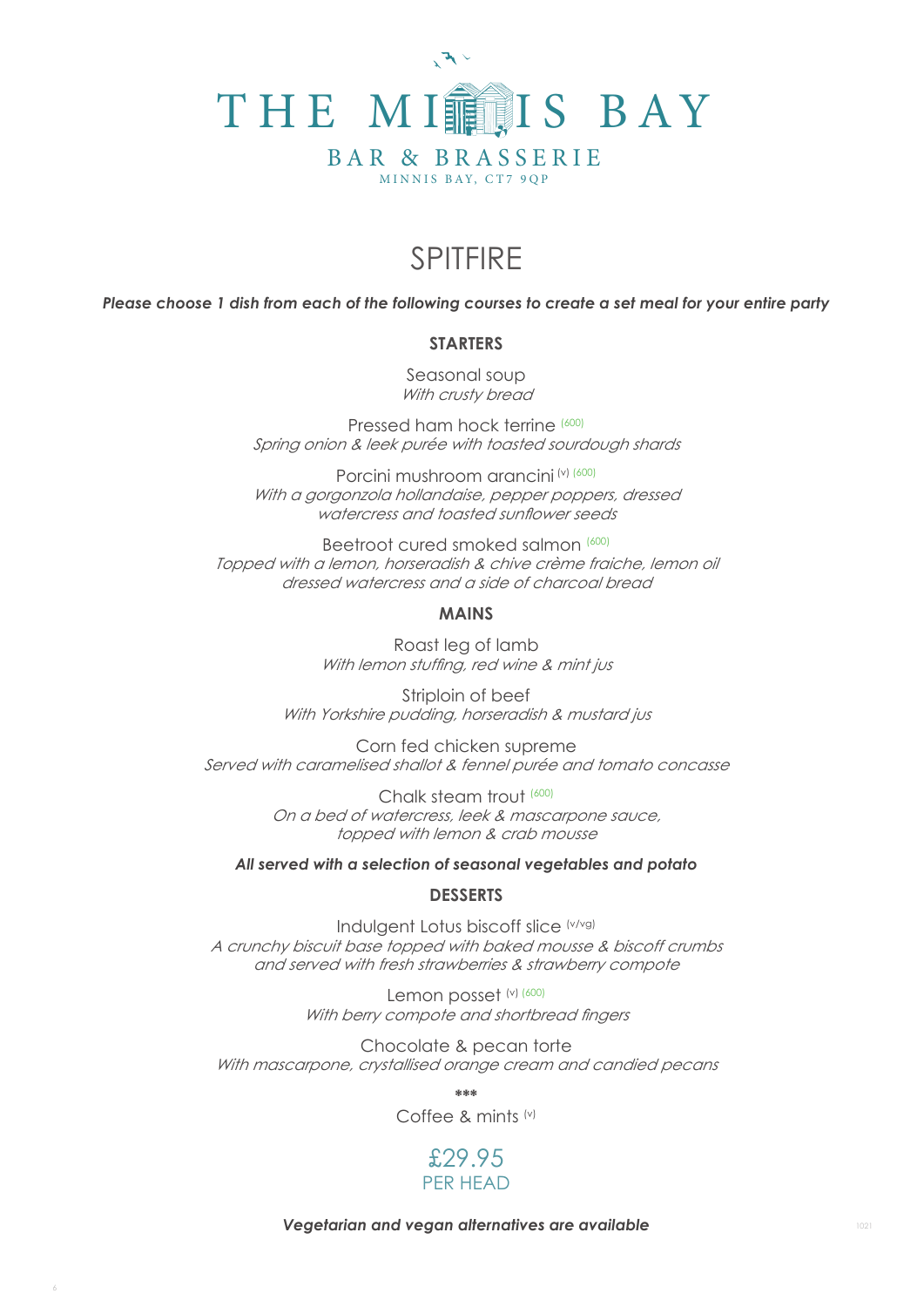

## WHITSTABLE BAY

*Please choose 1 dish from each of the following courses to create a set meal for your entire party*

### **STARTERS**

Seasonal soup With crusty bread

Burrata mozzarella (600) With tomato, basil pesto, toasted pine nuts and drizzled with balsamic glaze

Smoked salmon and prawn cocktail (600) With avocado, cherry tomatoes, Marie Rose sauce & artisan sourdough

Pressed duck & chicken terrine (600) Butternut squash purée, toasted sourdough and dressed leaves

### **MAINS**

Striploin of beef With Yorkshire pudding & pancetta bourguignon jus

Guinea fowl supreme With Orchard view cider, mushroom, wholegrain mustard & tarragon cream

Stone bass fillet With roasted celeriac, marjoram and pepper sauce & caramelised onions

> Roasted lamb loin chops With salsa verde & pistachio dust

*All served with a selection of seasonal vegetables and potato*

### **DESSERTS**

Chocolate & hazelnut croquant Black cherry compote & clotted cream

Prosecco & elderflower jelly (600) With blueberries, raspberries and Chantilly cream

Warm apple & sultana frangipane tart (v) With vanilla cream

 **\*\*\***

Coffee & mints (v)



#### *Vegetarian and vegan alternatives are available*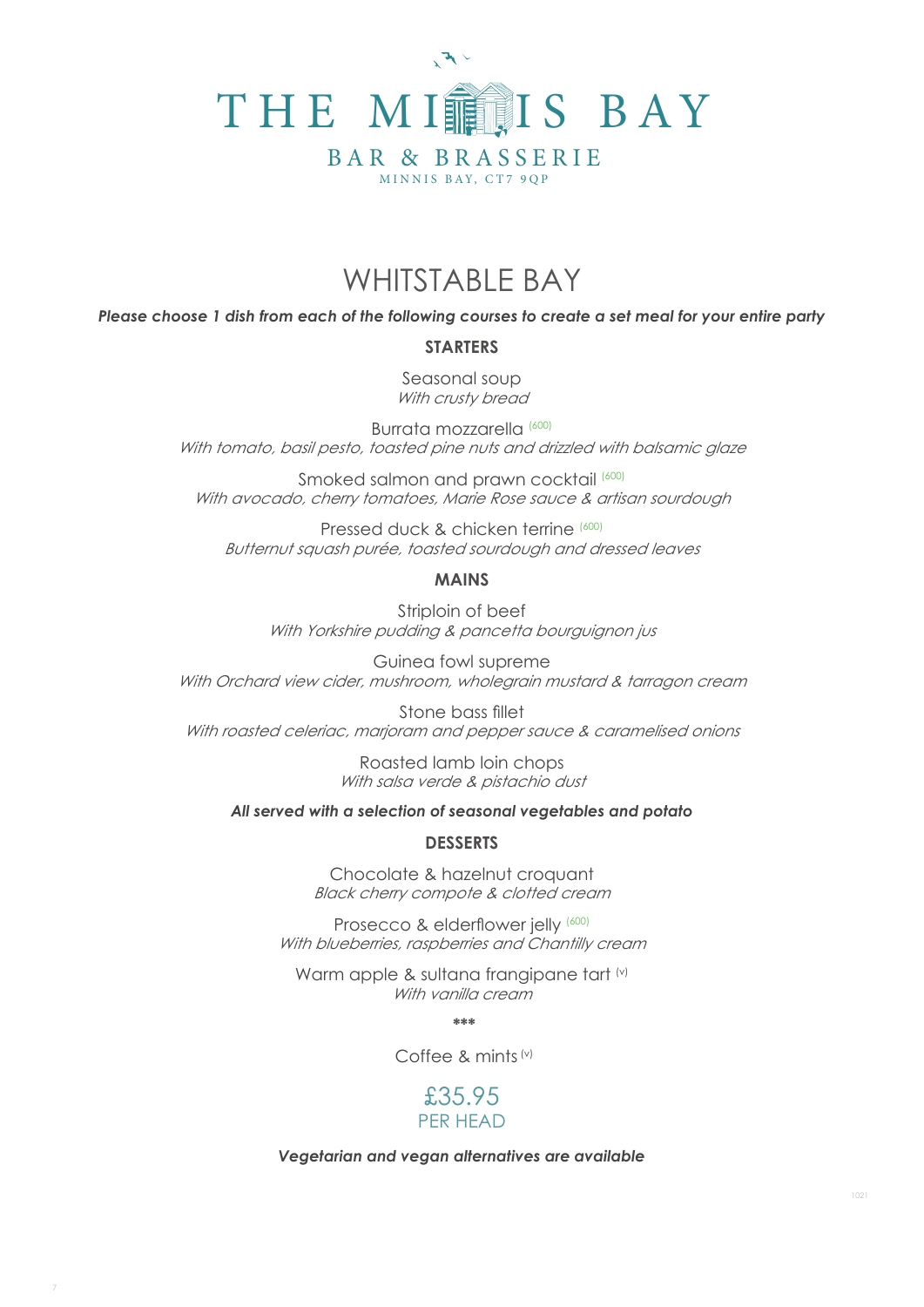

# VEGETARIAN & VEGAN

The following dishes have been designed specifically for your vegetarian & vegan guests. Please select one of the following dishes in place of your chosen starter & main course.

## **STARTERS**

Avocado and tofu mini toast (600) (v/vg) With red onion, pickled cucumber, toasted pumpkin & sesame seeds all finished with a drizzle of sriracha sauce

Beetroot falafel bites (600) (v/vg) On mango chutney with pomegranate, mint & red onion salsa, pea shoots and lemon oil

Crispy thyme charred polenta (600) (v/vg) On a wild mushroom ragu, topped with rocket leaves

Crushed avocado and sautéed mushrooms (600) (v/vg) On toasted sourdough with onion confit and quinoa houmous

Kale & onion fritters (600) (v/vg) With spicy aubergine chutney, dressed rocket leaves, pomegranate seeds & flaked toasted almonds

Roast tandoori spiced cauliflower florets (600) (v/vg) On tahini soya yoghurt topped with pickled red cabbage, pomegranate molasses, coriander & pumpkin seeds

Sicilian thyme & honey charred artichokes and courgettes (600) (v) Caramelised lemon quinoa, pink pickled onions and crushed pistachios

Meatless Mediterranean kofta kebabs (600) (v/vg) Served with tomatoes, parsley, shredded carrot, pickled red onions in a sumac & lemon dressing with warmed griddled floured tortillas and mint dipping sauce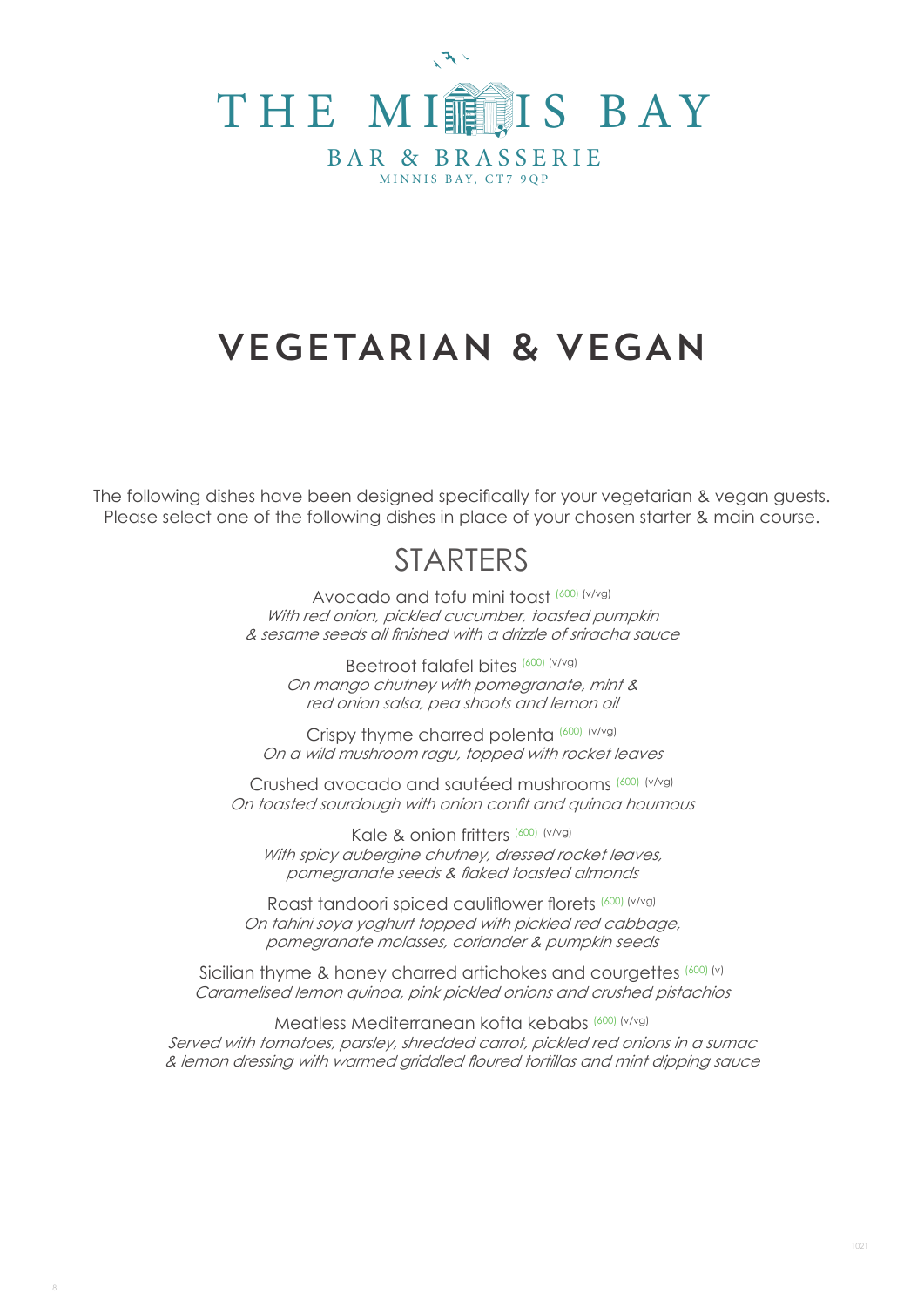

# VEGETARIAN MAINS

Creamy wild mushroom, cranberry and spinach Wellington (v) With buttered herb new potatoes

Persian red quinoa, squash & pistachio nut roast (600) (v) With sumac roasted Brussels sprouts, fennel & broccoli with red pepper & tomato sauce

Courgette, pistachio & mushroom nut loaf (v) With creamy peppercorn sauce & seasonal vegetables

Porcini mushroom & truffle mezzaluna parcels (v) With rocket, feta, roasted pine nuts and a herb & red wine vinegar oil

> Asparagus, pea & cheese ravioli<sup>(v)</sup> With soya & green beans and a herb pesto

Potato gnocchi (v) Sautéed with peas and courgette, finished with vegan cheese & rocket leaves

> Sweet potato, cannellini bean & quinoa croquette (v) With rocket, heritage tomato relish, roasted onions, orzo pasta salad and bell pepper coulis

Beetroot & goats cheese tortellini (600) (v) With herb pesto, watercress & rocket salad, pickled fennel & toasted pine nuts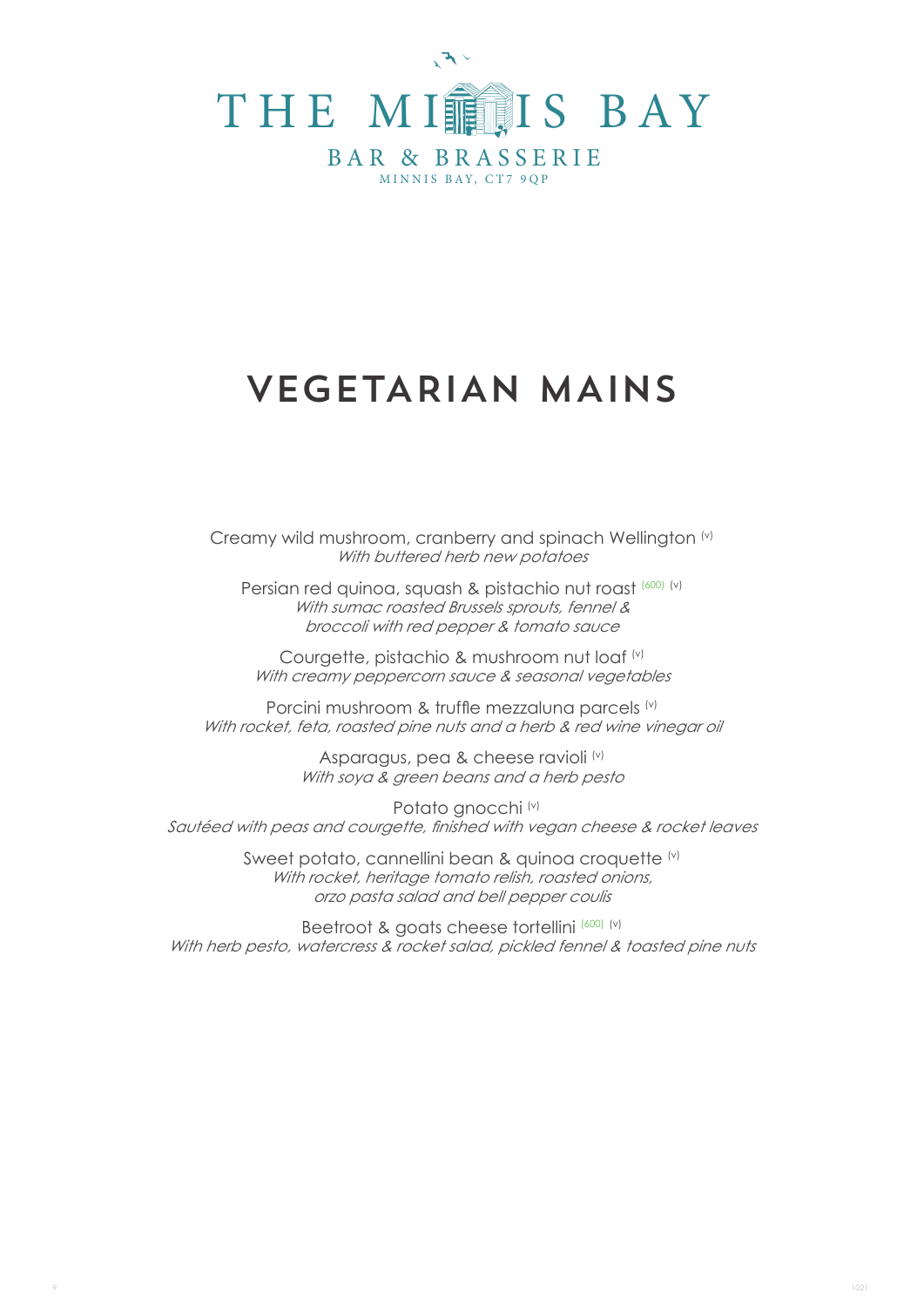

# VEGAN MAINS

Barley summer stew (600) (v/vg) A medley of pearl barley, orange liquor, cumin & baby vegetables finished with sautéed spring onion & spinach

Baked sticky aubergines with pomegranate molasses (v/vg) Warm beetroot & couscous in a lemon vinaigrette, dressed rocket & chard leaves, pickled cucumber & soya yoghurt dressing with toasted almonds

Mushroom & walnut 'steak' (v/vg) Served with wilted spinach, roast tomato, glazed shallots & carrots, chunky chips, a red wine jus and parsnip crisps to finish

Soya bean & spring onion risotto (v/vg) With miso & maple glazed mushrooms, chargrilled bok choy and toasted cashew nuts

Wild mushroom quinoa salad (600) (v/vg) With roast red peppers, beetroot, candied pecans, walnuts & mixed seeds finished with a creamy yoghurt & honey dressing

> Fig, cashew nut and carrot rosti (v/vg) Forest mushrooms and herb pesto

Butternut squash & sweet potato gnocchi (600) (v/vg) With roasted pepper coulis

> Lemon & asparagus gnocchi (v/vg) With mint pesto

Spaghetti with basil pesto (v/vg) With green beans, peas, soya beans, caramelised red onions, almonds, rocket and finished with lemon oil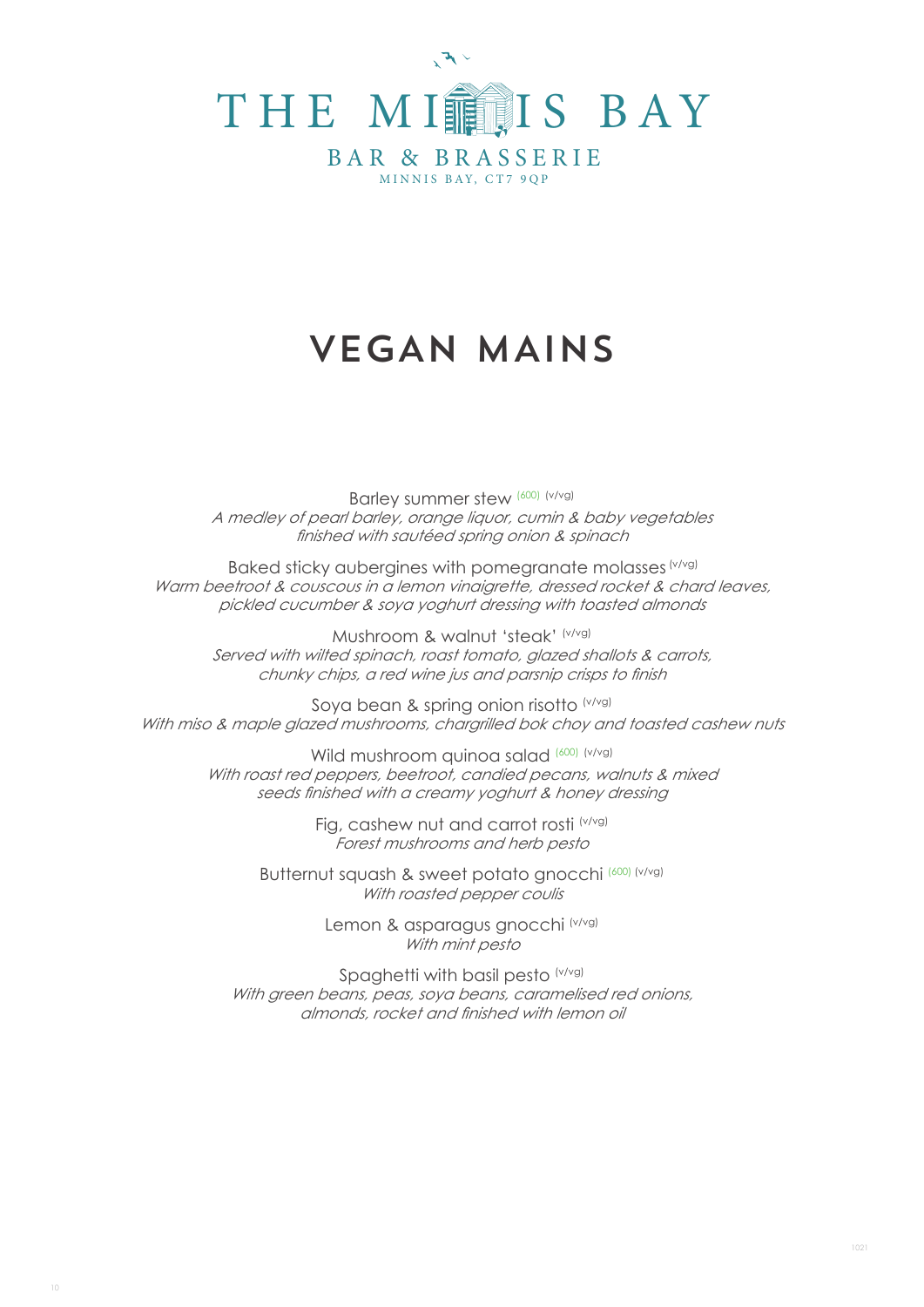

# YOUNG GUESTS

We want to ensure that everyone has a fabulous day to remember, including your young guests. With them in mind we have created a special 'Young Guests' menu for those 12 years of age and under.

Please choose 1 dish from each of the following courses to create a set meal for all of your young guests

ARRIVAL DRINK

Apple or Orange juice

STARTERS

Seasonal soup With crusty bread

Garlic bread (v)

Vegetable sticks (v/vg) With red pepper houmous

MAINS

Roast beef & Yorkshire pudding

Roast chicken breast

Tomato & herb pasta (v/vg) With dressed leaves

All served with a selection of seasonal vegetables and potatoes

DESSERTS

Meringue nest (v) With raspberry ripple ice cream & raspberry coulis

Triple chocolate cookie (v) Topped with clotted cream ice cream and drizzled with warm chocolate sauce

### PER HEAD £15.00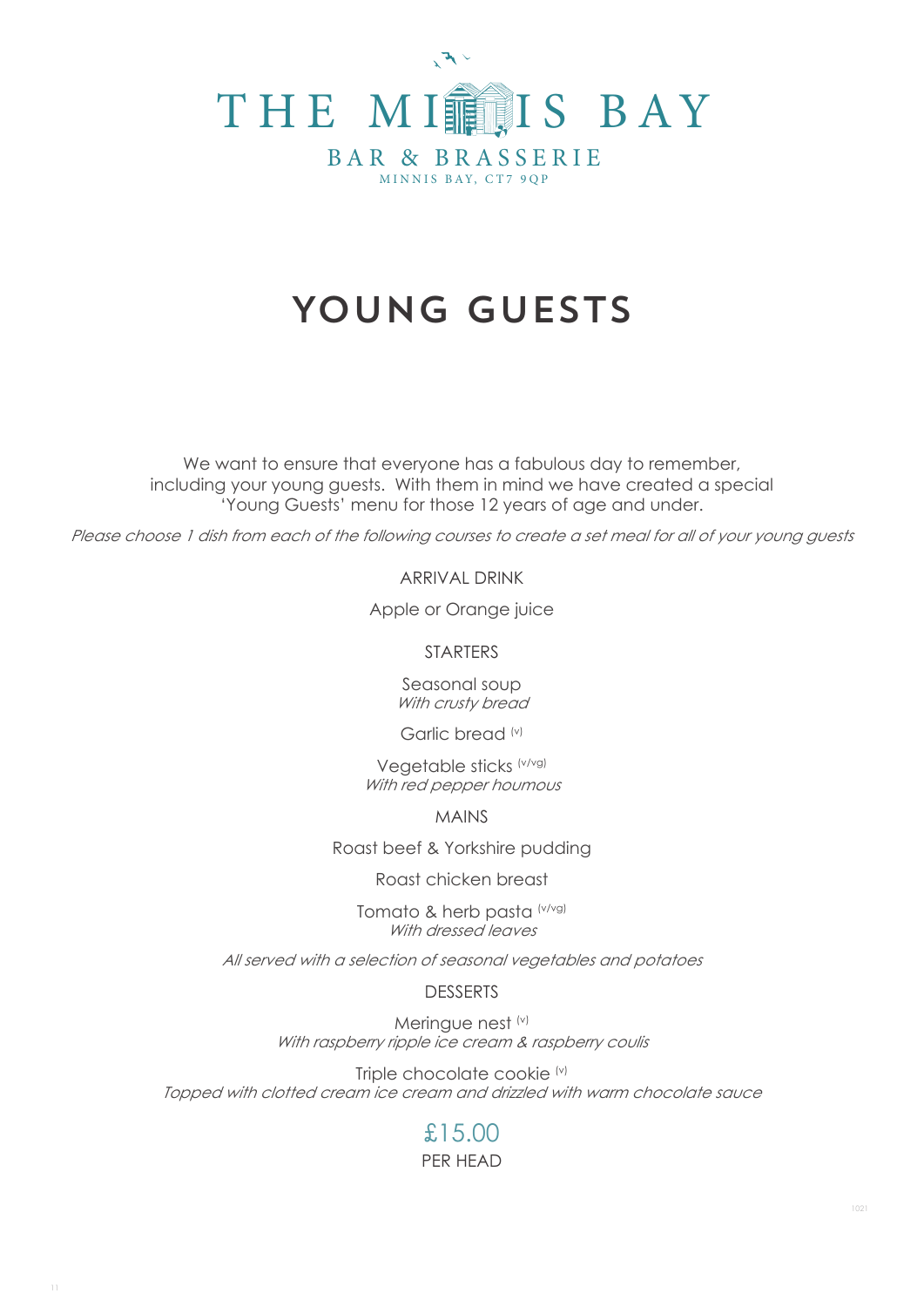

# FINGER BUFFETS

# ORCHARD VIEW

Selection of sandwiches

Maple roasted ham & tomato | Prawn Marie Rose | Cheddar cheese & balsamic onion marmalade (v)

Fried spiced tortilla chips with houmous, salsa & guacamole for dipping (v/vg)

Salt & vinegar chicken wings with blue cheese dip

Seasoned skin on wedges with Kentish tomato chutney <sup>(v)</sup> | Pork sausage rolls

## £12.95 PER HEAD

## MASTER BREW

Selection of sandwiches Pulled salt beef & BBQ mustard | Maple roasted ham & tomato Prawn Marie Rose | Cheddar cheese & balsamic onion marmalade (v)

Mini Yorkshire puddings with roasted chicken, lemon stuffing & cranberry mayonnaise

Braised leek Welsh rarebit toasts (v) | Cocktail sausages with Bombay curry glaze

Plaice goujons with tartare sauce | Seasoned skin on wedges with Kentish tomato chutney (v)

## £14.95 PFR HFAD

## NEW DAWN

Selection of open sandwiches

Crayfish in Szechuan pepper & sriracha sauce | Pulled salt beef & BBQ mustard Whipped brie, tomato & smashed avocado (v)

Mini cheese burger sliders with smoky tomato & onion chutney

Crispy coated chicken fillets with Indian sweet chilli sauce

Pea & mint arancini with lemon mayonniase (v)

Seasoned skin on wedges with Kentish tomato chutney (v)

## £16.95 PFR HFAD

# BUFFET ADD ONS

In addition to all our buffets you can enhance your meal with the following dishes Dressed salmon £6.95 per head | Kentish cheese board £7.95 per head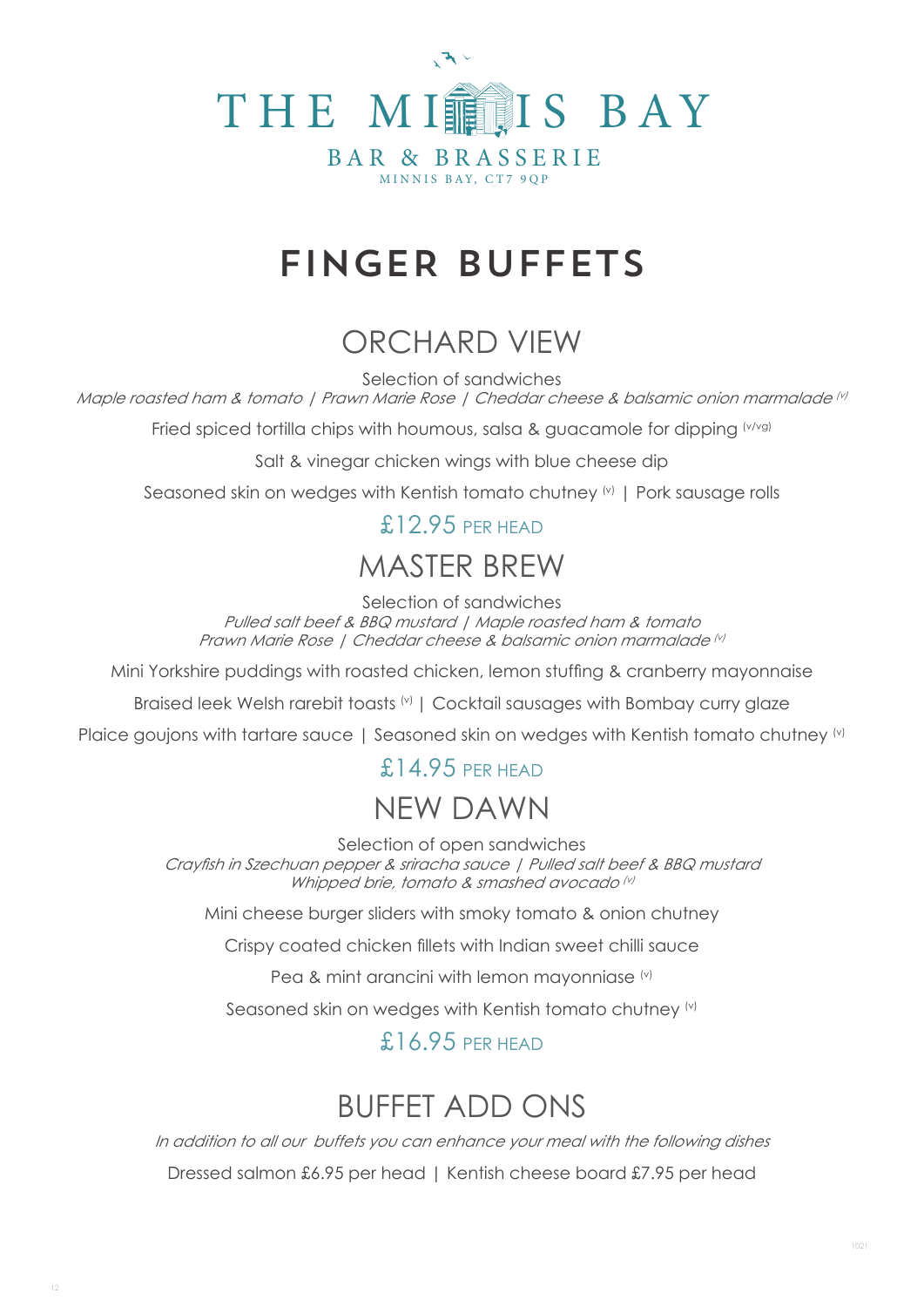

# CANAPÉS

Homemade canapés make an ideal accompaniment to your reception drinks.

Fresh fig, walnut & stilton bon bon sticks  $(v)$ Smoked salmon & dill blini's Roasted Mediterranean vegetable & goats cheese canapé cups (v) Fried sesame feta & watermelon sticks Baby plum tomatoes, basil, olive & mozzarella skewers (v) Crispy bacon & braised leek Welsh rarebit Aromatic seared salmon phaenang on rye bread Confit chicken parfait & roasted mushroom blini's Balsamic mushroom, herb & tapenade canapé cups (v/vg) Chicken, caramelised shallot & asparagus canapé cups

Please select 3 of the above to be served with your reception drinks

£9.95 PER HEAD

Additional choices will be charged at £2.95 per person, per item

SWEET CANAPÉS Ideal for finger buffets @ £2.95 each per head (please choose 1 option) Mini chocolate churro shots Lemon curd & ginger cheesecake lollipops Chocolate brownie, raspberry & marshmallow

13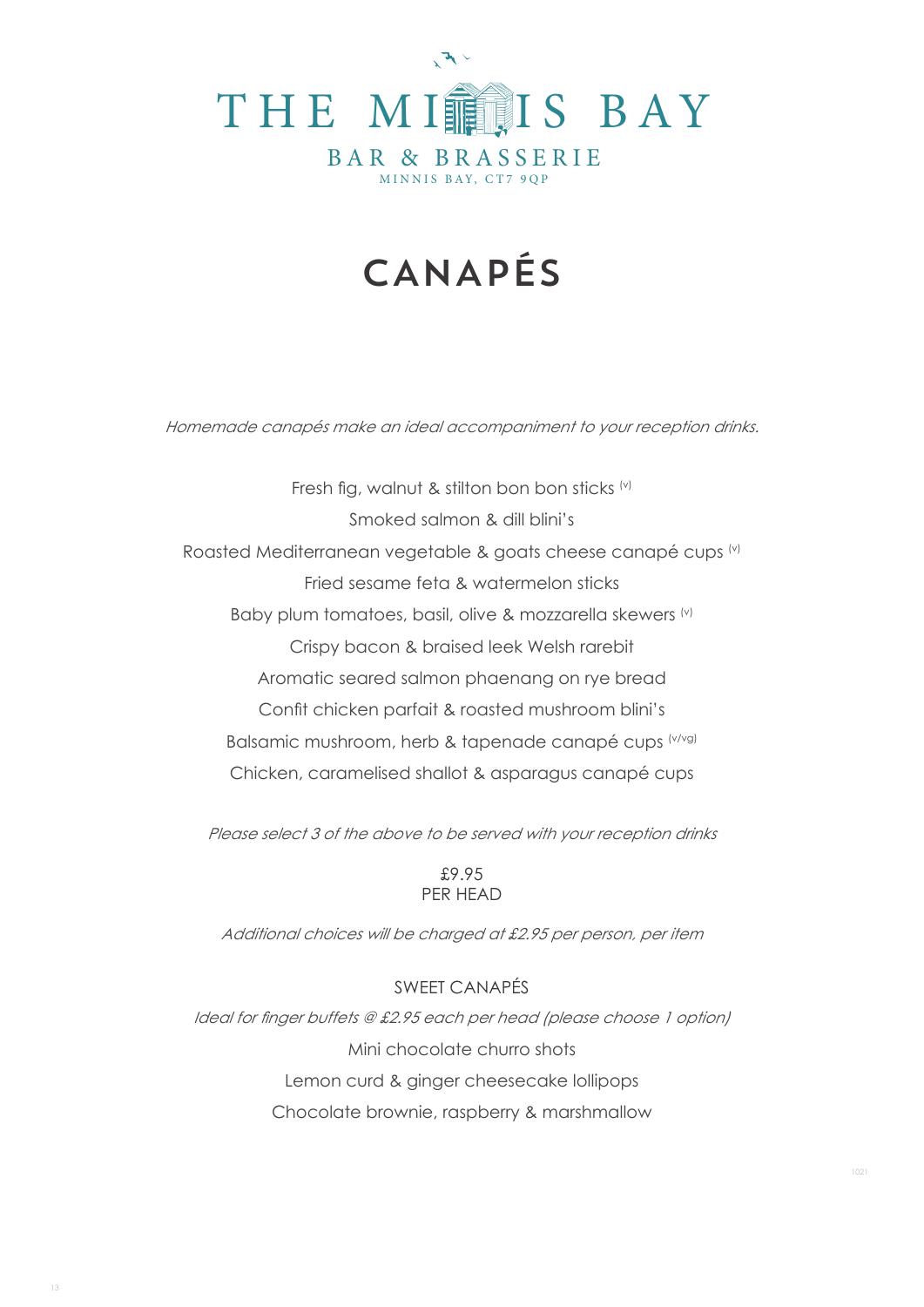

# WHERE WE ARE

The Minnis Bay is conveniently accessed by both road and rail and is approximately 100 minutes from London, just 15 miles from the M2 Motorway.

The nearest train station is approximately 1.5 miles away in the picturesque town of Birchington.

To find us by road, please enter the following postcode into your Sat Nav CT7 9QP

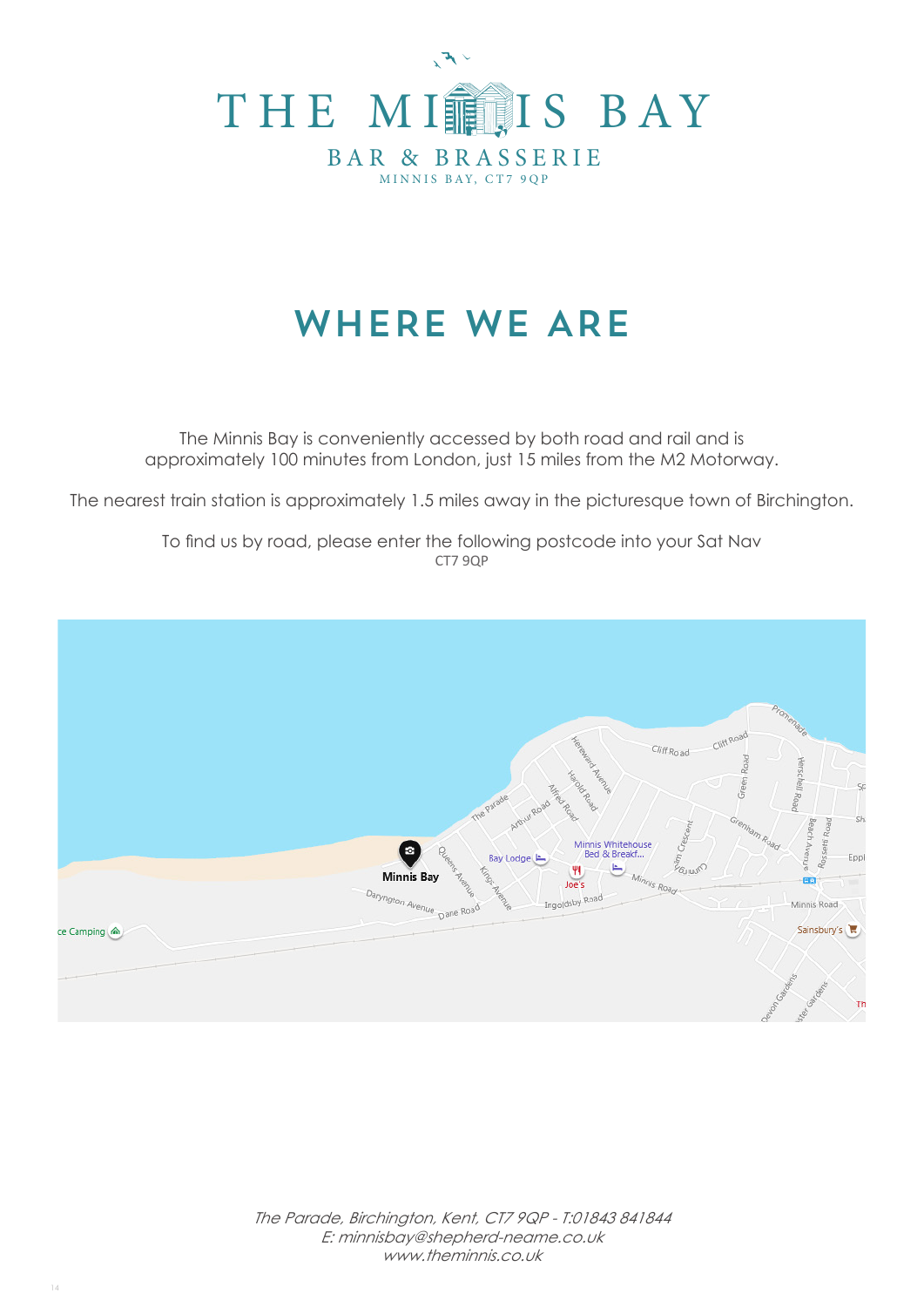

# THE SMALL PRINT

Conference & Banqueting / Functions & Parties Terms and Conditions:

The following terms and conditions of contract shall apply to all bookings for Conference & Banqueting and Functions & Parties (functions) Reference to The Company shall be The Site

One signed copy to be retained by the client and one copy to be returned to The Site

Deposits, Payments & Confirmation:

Provisional dates must be confirmed in writing within 14 days along with a signed acceptance of our Terms & Conditions , otherwise the date will be released and re-offered for sale

A non refundable deposit of £350.00 is required at the time of booking

The customer shall notify The Site in writing not less than 14 days prior to the function, the final number of guests anticipated attending the function

Full payment of charges must be made at least 14 days prior to the commencement of the function (unless otherwise agreed)

The final amount payable by the customer shall be calculated on this final number or the number that actually attended, whichever is greater. If additional guests are added to attend the function after 14 days prior to the function, full payment will be required for those additional guests prior to the function

The Company reserve the right to charge interest at 2% above Bank Of England interest base rate for each day on any outstanding balances and all subsequent days thereafter

### Cancellation Policy:

In the unlikely event of you cancelling your function we reserve the right to apportion the following charges

On confirmation of the event a non refundable deposit of is paid

For cancellations between 12 weeks and 4 weeks prior to the start date the charge will be 50% of the estimated total amount of the function including any accommodation, food and beverage, and optional associated costs.

For cancellations less than 4 weeks prior to the start date the charge will be 100%

Any deposits paid will be deducted from the amount of any outstanding monies due

### General Conditions:

Licensing and Statutory Regulations: Functions held within the Site are subject to Statutory Regulations. All such regulations must be strictly observed. Details of any such regulations can be provided on request.

Third Party Insurance: The Company shall not be liable for any loss or damage suffered by the customer, except in respect of death or personal injury caused by the Company's negligence. This agreement does not affect any rights which The Company has under the Site Proprietors Act 1956 where the act applies

Damage: The customer shall be responsible for any damage caused to the allocated rooms or furnishings, utensils and equipment therein by any act, default or neglect of the customer, subcontractor or guests of the customer and shall pay The Company on demand the amount required for making good or remedying any such damage

Please be aware that all areas of the Minnis Bay are non smoking

*CONTINUED*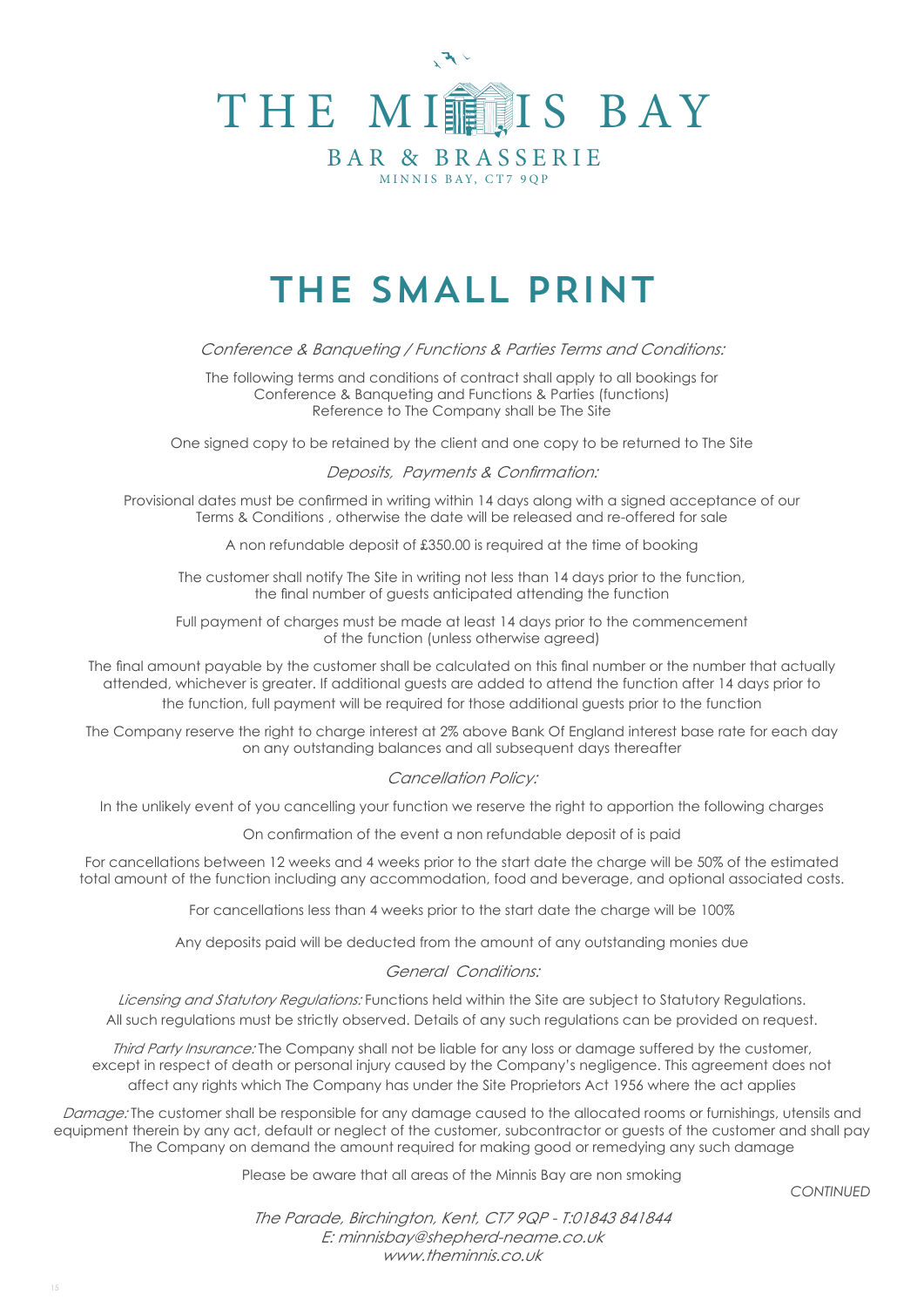

# THE SMALL PRINT - CONTINUED

Food and Drink: We cannot allow food or drink, other than that purchased on the premises be consumed with the Site

All our food is prepared in a kitchen where nuts, gluten and other food allergens are present, if any guest has or you have a food allergy or intolerance, please let us know in advance

Please notify us in advance if you require wheelchair access or the use of high chairs

Finishing Times: Functions are required to finish at an agreed time when the booking is made. Extensions to this time are at the sole discretion of The Company and are subject to The Licensing act and Statutory Regulations previously mentioned

Alterations to Bookings: These are required to be made in writing and are subject to approval by The Company

External Suppliers: These are always subject to approval by The Company and may be subject to additional Terms and Conditions. The company reserve the right to object to the employment by customers and guests of any third party supplier.

A copy of the public liability insurance certificate for any live entertainment or DJ is required

Force Majeure: If the Site is prevented or hindered from carrying out any of its obligations here under circumstances beyond its control including (without prejudice) government intervention, local planning decision, strikes by Company Employee's or Company Supplier's, labour disputes, accidents, Acts of God, national or local disasters, Acts of terrorism, then The Company's liability to the Client shall be no greater than the amount paid to the Company by the client in respect of the function

All prices quoted are inclusive of VAT.

Please note the contents of this brochure are subject to change.

The Site reserves the right to cancel any function if any of the above terms are not adhered to

We accept the above terms and conditions associated with our booking and agree we are bound by them

Please sign below and return a copy to the Site

### Site Copy

| On behalf of The Site |            |
|-----------------------|------------|
|                       |            |
|                       | $Position$ |
|                       |            |
|                       |            |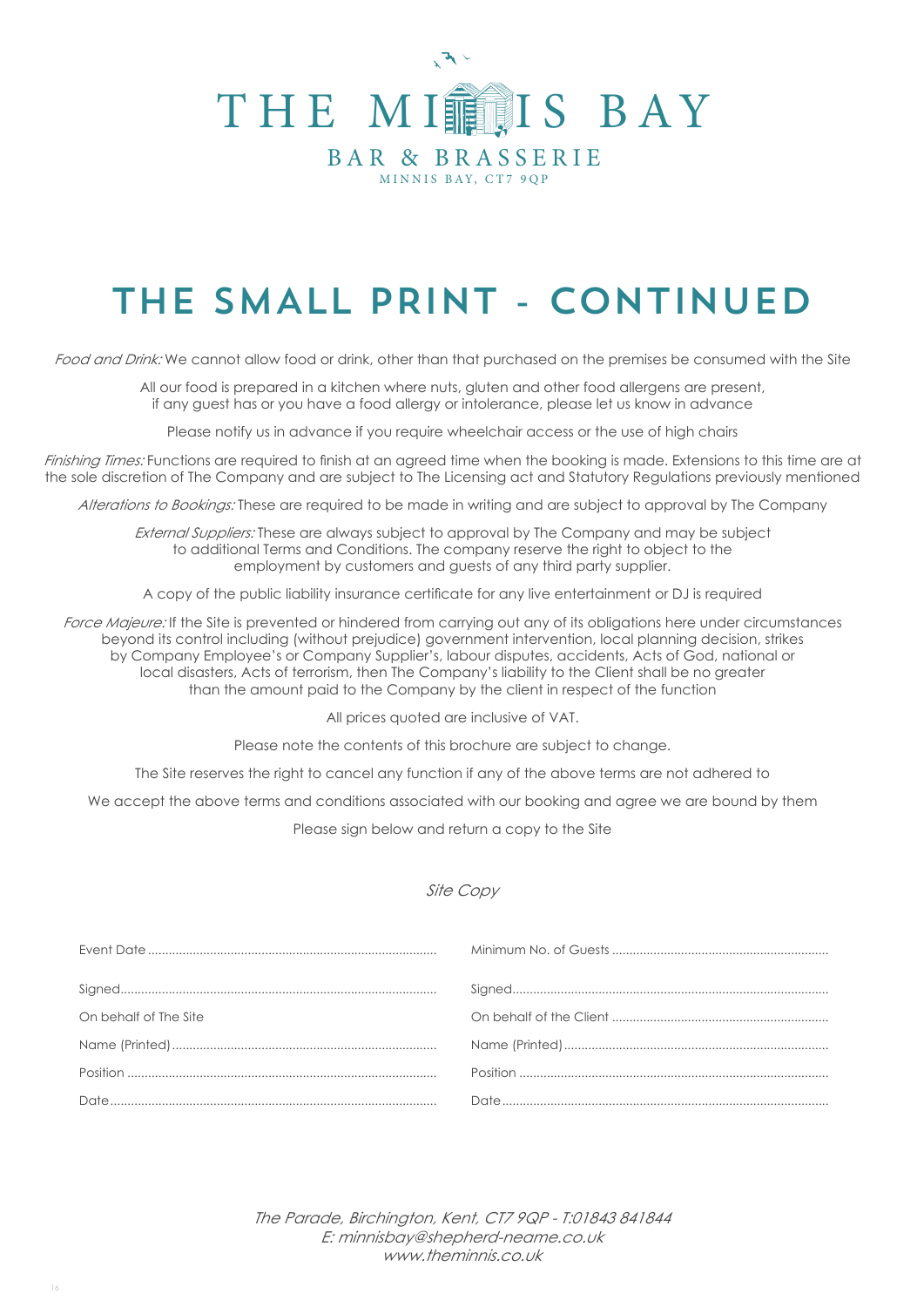

# THE SMALL PRINT

Conference & Banqueting / Functions & Parties Terms and Conditions:

The following terms and conditions of contract shall apply to all bookings for Conference & Banqueting and Functions & Parties (functions) Reference to The Company shall be The Site

One signed copy to be retained by the client and one copy to be returned to The Site

#### Deposits, Payments & Confirmation:

Provisional dates must be confirmed in writing within 14 days along with a signed acceptance of our Terms & Conditions , otherwise the date will be released and re-offered for sale

A non refundable deposit of £350.00 is required at the time of booking

The customer shall notify The Site in writing not less than 14 days prior to the function, the final number of guests anticipated attending the function

Full payment of charges must be made at least 14 days prior to the commencement of the function (unless otherwise agreed)

The final amount payable by the customer shall be calculated on this final number or the number that actually attended, whichever is greater. If additional guests are added to attend the function after 14 days prior to the function, full payment will be required for those additional guests prior to the function

The Company reserve the right to charge interest at 2% above Bank Of England interest base rate for each day on any outstanding balances and all subsequent days thereafter

#### Cancellation Policy:

In the unlikely event of you cancelling your function we reserve the right to apportion the following charges

On confirmation of the event a non refundable deposit of is paid

For cancellations between 12 weeks and 4 weeks prior to the start date the charge will be 50% of the estimated total amount of the function including any accommodation, food and beverage, and optional associated costs.

For cancellations less than 4 weeks prior to the start date the charge will be 100%

Any deposits paid will be deducted from the amount of any outstanding monies due

#### General Conditions:

Licensing and Statutory Regulations: Functions held within the Site are subject to Statutory Regulations. All such regulations must be strictly observed. Details of any such regulations can be provided on request.

Third Party Insurance: The Company shall not be liable for any loss or damage suffered by the customer, except in respect of death or personal injury caused by the Company's negligence. This agreement does not affect any rights which The Company has under the Site Proprietors Act 1956 where the act applies

Damage: The customer shall be responsible for any damage caused to the allocated rooms or furnishings, utensils and equipment therein by any act, default or neglect of the customer, subcontractor or guests of the customer and shall pay The Company on demand the amount required for making good or remedying any such damage

Please be aware that all areas of the Minnis Bay are non smoking

*CONTINUED*